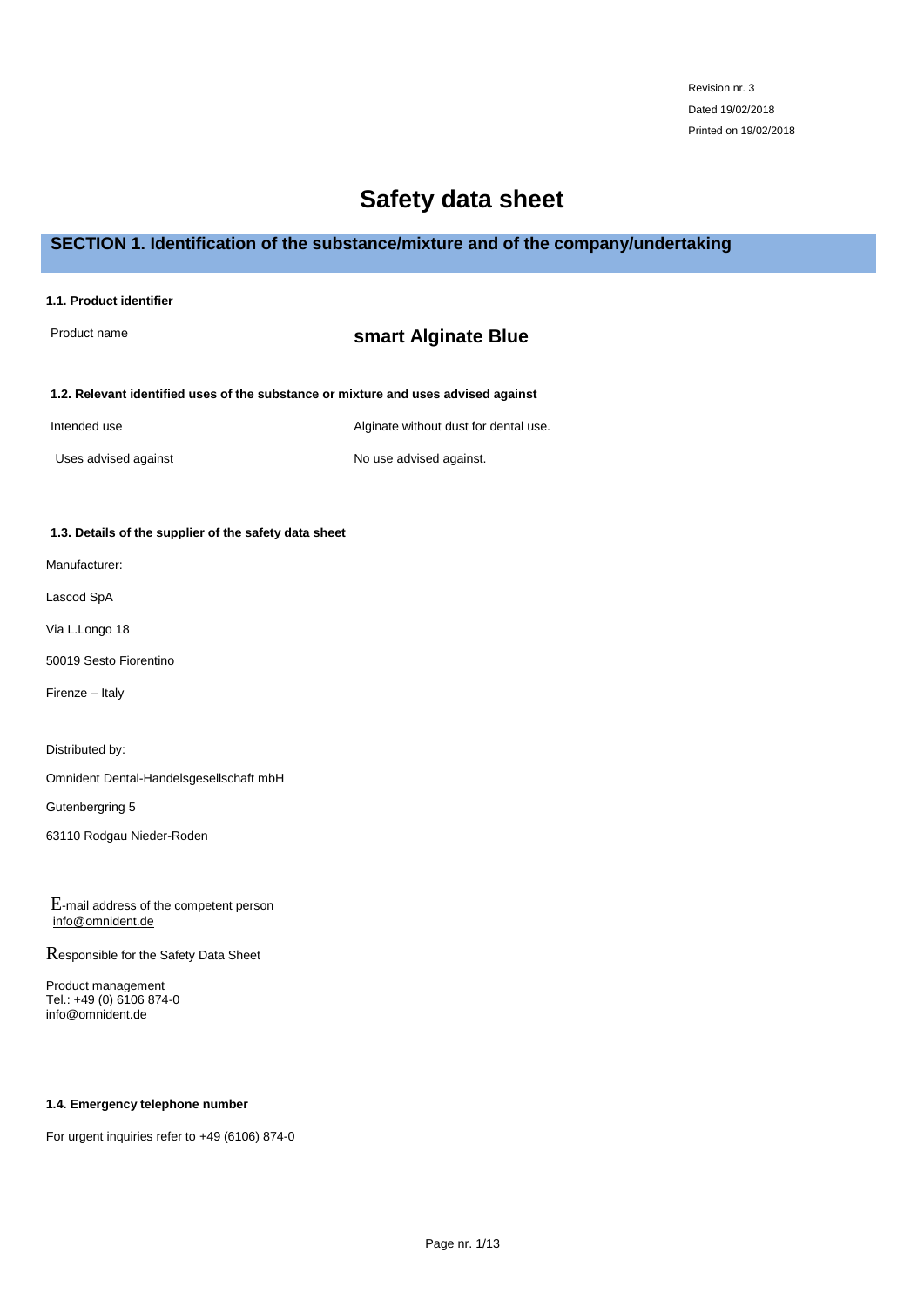# **SECTION 2. Hazards identification.**

## **2.1. Classification of the substance or mixture.**

The product is classified as hazardous pursuant to the provisions set forth in EC Regulation 1272/2008 (CLP) (and subsequent amendments and supplements). The product thus requires a safety datasheet that complies with the provisions of EC Regulation 1907/2006 and subsequent amendments. Any additional information concerning the risks for health and/or the environment are given in sections 11 and 12 of this sheet.

| Hazard classification and indication:<br>Specific target organ toxicity - repeated exposure, category 2 H373 |      | May cause damage to lungs through prolonged or repeated<br>exposure via inhalation. |
|--------------------------------------------------------------------------------------------------------------|------|-------------------------------------------------------------------------------------|
| Eye irritation, category 2                                                                                   | H319 | Causes serious eye irritation.                                                      |

## **2.2. Label elements.**

Hazard labelling pursuant to EC Regulation 1272/2008 (CLP) and subsequent amendments and supplements.



Signal words: Warning

Hazard statements:

| H373                      | May cause damage to lungs through prolonged or repeated exposure via inhalation. |
|---------------------------|----------------------------------------------------------------------------------|
| H319                      | Causes serious eye irritation.                                                   |
| Precautionary statements: |                                                                                  |

| <b>P260</b>      | Do not breathe dust.                                                                                                                |
|------------------|-------------------------------------------------------------------------------------------------------------------------------------|
| <b>P280</b>      | Wear eye protection / face protection.                                                                                              |
| <b>P270</b>      | Do no eat, drink or smoke when using this product.                                                                                  |
| P305+P351+P338   | IF IN EYES: Rinse cautiously with water for several minutes. Remove contact lenses, if present and easy to do. Continue<br>rinsing. |
| P337+P313        | If eye irritation persists: Get medical advice / attention.                                                                         |
| <b>Contains:</b> | Kieselguhr, soda ash flux-calcined                                                                                                  |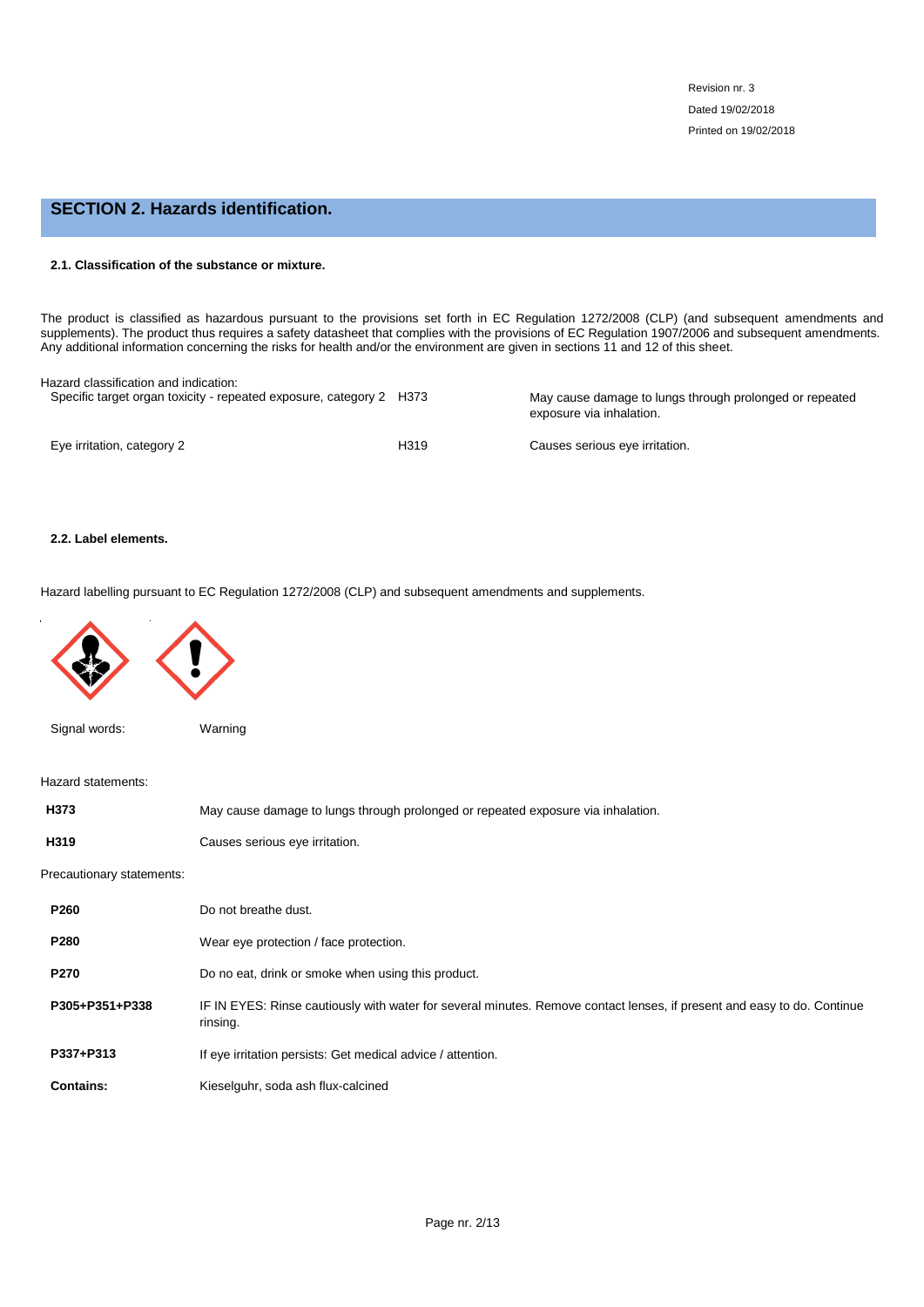## **2.3. Other hazards.**

On the basis of available data, the product does not contain any PBT or vPvB in percentage greater than 0,1%.

# **SECTION 3. Composition/information on ingredients.**

## **3.1. Substances.**

Information not relevant.

## **3.2. Mixtures.**

**Contains** 

| Identification.                    | <b>Conc. %.</b> | Classification 1272/2008 (CLP).    |
|------------------------------------|-----------------|------------------------------------|
| Kieselguhr, soda ash flux-calcined |                 |                                    |
| CAS: 68855-54-9                    | $65 - 80$       | STOT RE 2 H373                     |
| EG: 272-489-0                      |                 |                                    |
| $INDEX. -$                         |                 |                                    |
| Reg. Nr. 01-2119488518-22          |                 |                                    |
| Dipotassium hexafluorotitanate     |                 |                                    |
| CAS: 16919-27-0                    | $1 - 2.5$       | Acute Tox. 4 H302, Eye Dam. 1 H318 |
| EG: 240-969-9                      |                 |                                    |
| $INDEX. -$                         |                 |                                    |
| Reg. Nr. 01-2119978268-20-0006     |                 |                                    |
|                                    |                 |                                    |

## Kieselguhr, soda ash flux-calcined:

STOT-REPEATED EXPOSURE: the substance is classified in this hazard class because it contains respirable crystalline silica (cristobalite, CAS 14464- 46-1), classified as STOT RE 1, as impurity contained in quantity from 1 to 10 %

Note: Upper limit is not included into the range. The full wording of hazard (H) phrases is given in section 16 of the sheet.

# **SECTION 4. First aid measures.**

### **4.1. Description of first aid measures.**

EYES: Remove contact lenses, if present. Wash immediately with plenty of water for at least 15 minutes, opening the eyelids fully. If problem persists, seek medical advice.

SKIN: Remove contaminated clothing. Rinse skin with a shower immediately. Wash contaminated clothing before using it again.

INHALATION: Remove to open air. If the subject stops breathing, administer artificial respiration. Get medical advice/attention immediately.

INGESTION: Get medical advice/attention immediately. Do not induce vomiting. Do not administer anything not explicitly authorised by a doctor. PROTECTIVE MEASURES FOR THE FIRST RESCUE WORKERS: for PPE (personal protection equipment) required for first aid refer to section 8.2 of this safety data sheet.

### **4.2. Most important symptoms and effects, both acute and delayed.**

For symptoms and effects caused by the contained substances, see chap. 11.

### **4.3. Indication of any immediate medical attention and special treatment needed.**

Information not available.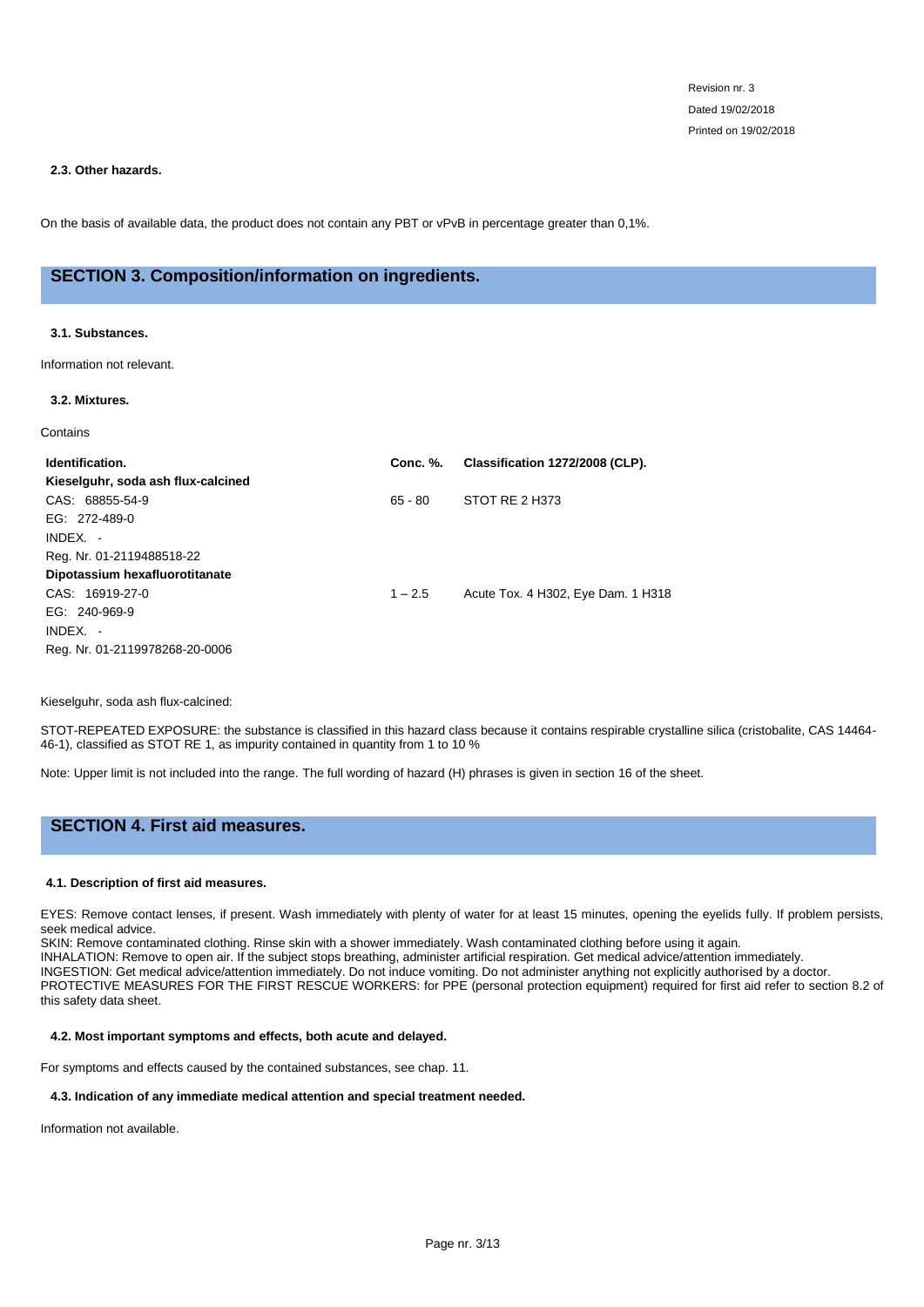# **SECTION 5. Firefighting measures.**

### **5.1. Extinguishing media.**

SUITABLE EXTINGUISHING EQUIPMENT The extinguishing equipment should be of the conventional kind: carbon dioxide, foam, powder and water spray. UNSUITABLE EXTINGUISHING EQUIPMENT None in particular.

### **5.2. Special hazards arising from the substance or mixture.**

### HAZARDS CAUSED BY EXPOSURE IN THE EVENT OF FIRE

Do not breathe combustion products. If it is dispersed in powder form in sufficient concentration in the air and an ignition source is present, it can form explosive mixtures with the air. A fire can be generated or further fed by the solid that may escape from the container, at high temperatures or through contact with ignition sources.

## **5.3. Advice for firefighters.**

### GENERAL INFORMATION

Use jets of water to cool the containers to prevent product decomposition and the development of substances potentially hazardous for health. Always wear full fire prevention gear. Collect extinguishing water to prevent it from draining into the sewer system. Dispose of contaminated water used for extinction and the remains of the fire according to applicable regulations.

SPECIAL PROTECTIVE EQUIPMENT FOR FIRE-FIGHTERS

Normal fire fighting clothing i.e. fire kit (BS EN 469), gloves (BS EN 659) and boots (HO specification A29 and A30) in combination with self-contained open circuit positive pressure compressed air breathing apparatus (BS EN 137).

# **SECTION 6. Accidental release measures.**

### **6.1. Personal precautions, protective equipment and emergency procedures.**

If there are no contraindications, spray powder with water to prevent the formation of dust. Avoid breathing vapours/mists/gases. Wear suitable protective equipment (including personal protective equipment referred to under Section 8 of the safety data sheet) to prevent any contamination of skin, eyes and personal clothing. These indications apply for both processing staff and those involved in emergency procedures.

### **6.2. Environmental precautions.**

The product must not penetrate into the sewer system or come into contact with surface water or ground water.

### **6.3. Methods and material for containment and cleaning up.**

Use spark-proof mechanical equipment to collect the leaked product and place it in containers for recovery or disposal. If there are no contraindications, use jets of water to eliminate product residues.

Make sure the leakage site is well aired. Check incompatibility for container material in section 7. Contaminated material should be disposed of in compliance with the provisions set forth in point 13.

### **6.4. Reference to other sections.**

Any information on personal protection and disposal is given in sections 8 and 13.

# **SECTION 7. Handling and storage.**

### **7.1. Precautions for safe handling.**

Before handling the product, consult all the other sections of this material safety data sheet. Avoid leakage of the product into the environment. Do not eat, drink or smoke during use. Remove any contaminated clothes and personal protective equipment before entering places in which people eat.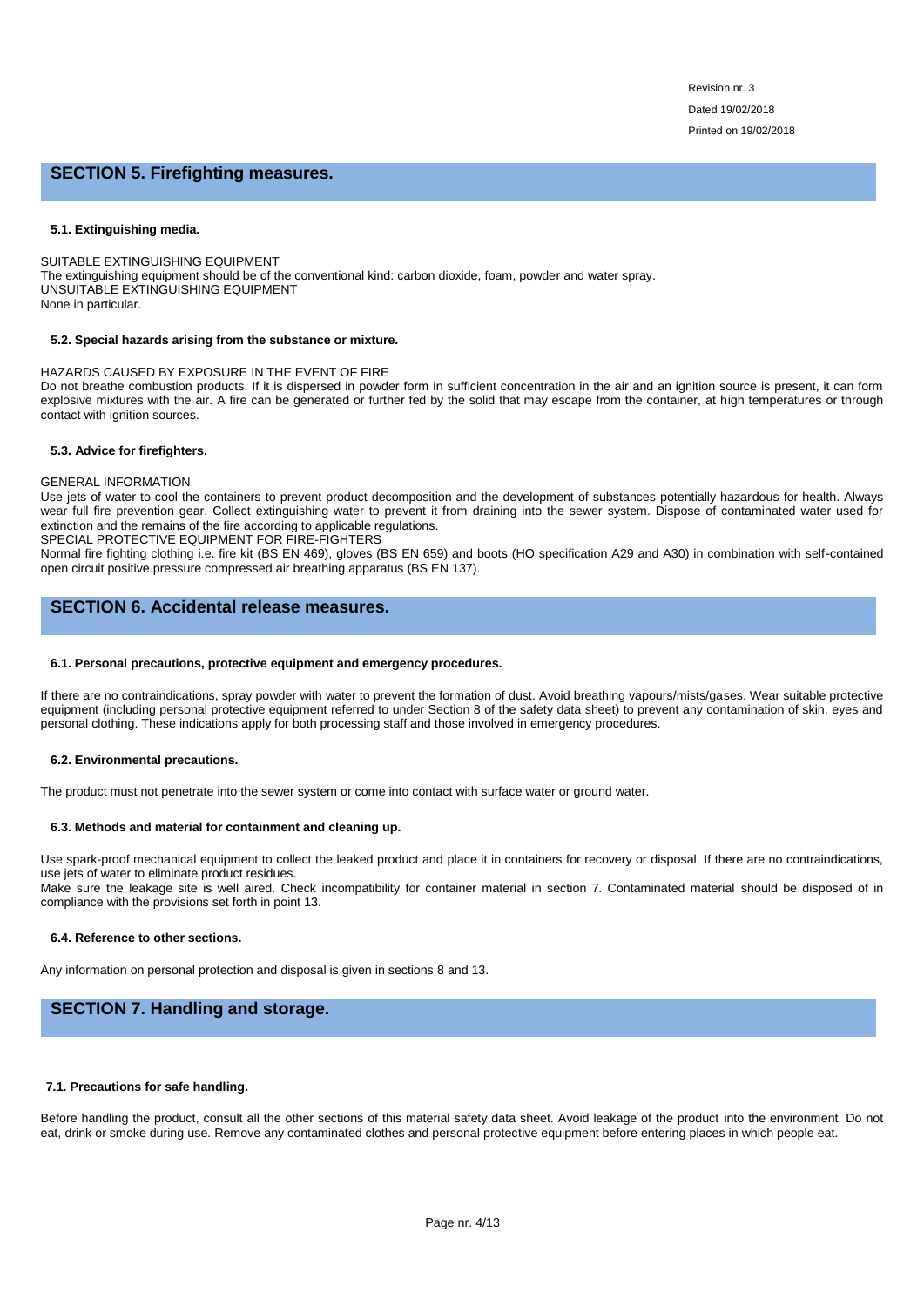## **7.2. Conditions for safe storage, including any incompatibilities.**

Store only in the original container. Store the containers sealed, in a well ventilated place, away from direct sunlight. Keep containers away from any incompatible materials, see section 10 for details. Storage class TRGS 510 (Germany):11

### **7.3. Specific end use(s).**

No use other than specified in Section 1.2 of this safety data sheet.

# **SECTION 8. Exposure controls/personal protection.**

# **8.1. Control parameters.**

| <b>BEL</b> | <b>Belgique</b>  | AR du 11/3/2002. La liste est mise à jour pour 2010                                                |
|------------|------------------|----------------------------------------------------------------------------------------------------|
| CZE        | Česká Republika  | Nařízení vlády č. 361/2007 Sb. kterým se stanoví podmínky ochrany zdraví při práci                 |
| DEU        | Deutschland      | MAK-und BAT-Werte-Liste 2012                                                                       |
| <b>ESP</b> | España           | INSHT - Límites de exposición profesional para agentes guímicos en España 2015                     |
| <b>EST</b> | Eesti            | Töökeskkonna keemiliste ohutegurite piirnormid 1. Vastu võetud 18.09.2001 nr 293 RT I 2001, 77,    |
|            |                  | 460 - Redaktsiooni jõustumise kp: 01.01.2008                                                       |
| <b>FRA</b> | France           | JORF n°0109 du 10 mai 2012 page 8773 texte n° 102                                                  |
| <b>GRB</b> | United Kingdom   | EH40/2005 Workplace exposure limits                                                                |
| IRL        | <b>Éire</b>      | Code of Practice Chemical Agent Regulations 2011                                                   |
| LTU        | Lietuva          | DĖL LIETUVOS HIGIENOS NORMOS HN 23:2007 CHEMINIŲ MEDŽIAGŲ 2007 m. spalio 15 d. Nr.<br>V-827/A1-287 |
| <b>LVA</b> | Latvija          | Kīmisko vielu aroda ekspozīcijas robežvērtības (AER) darba vides gaisā 2012                        |
| <b>NLD</b> | Nederland        | Databank of the social and Economic Concil of Netherlands (SER) Values, AF 2011:18                 |
| <b>NOR</b> | Norge            | Veiledning om Administrative normer for forurensning i arbeidsatmosfære                            |
| <b>POL</b> | Polska           | ROZPORZADZENIE MINISTRA PRACY I POLITYKI SPOŁECZNEJ z dnia 16 grudnia 2011r                        |
| <b>SWE</b> | Sverige          | Occupational Exposure Limit Values, AF 2011:18                                                     |
|            | <b>TLV-ACGIH</b> | ACGIH 2014                                                                                         |

| Kieselguhr, soda ash flux-calcined.            |                          |                |               |                          |                       |                   |               |                          |
|------------------------------------------------|--------------------------|----------------|---------------|--------------------------|-----------------------|-------------------|---------------|--------------------------|
| Predicted no-effect concentration - PNEC.      |                          |                |               |                          |                       |                   |               |                          |
| Normal value of STP microorganisms             |                          |                |               | 100                      |                       | mg/l              |               |                          |
| Health - Derived no-effect level - DNEL / DMEL |                          |                |               |                          |                       |                   |               |                          |
|                                                | Effects on<br>consumers. |                |               |                          | Effects on<br>workers |                   |               |                          |
| Route of exposure                              | Acute local              | Acute systemic | Chronic local | Chronic<br>systemic      | Acute local           | Acute<br>systemic | Chronic local | Chronic<br>systemic      |
| Oral.                                          |                          |                | <b>VND</b>    | 18,7 mg/kg/d             |                       |                   |               |                          |
| Inhalation.                                    |                          |                | <b>VND</b>    | $0,05 \,\mathrm{mg/m}$ 3 |                       |                   | <b>VND</b>    | $0,05 \,\mathrm{mg/m}$ 3 |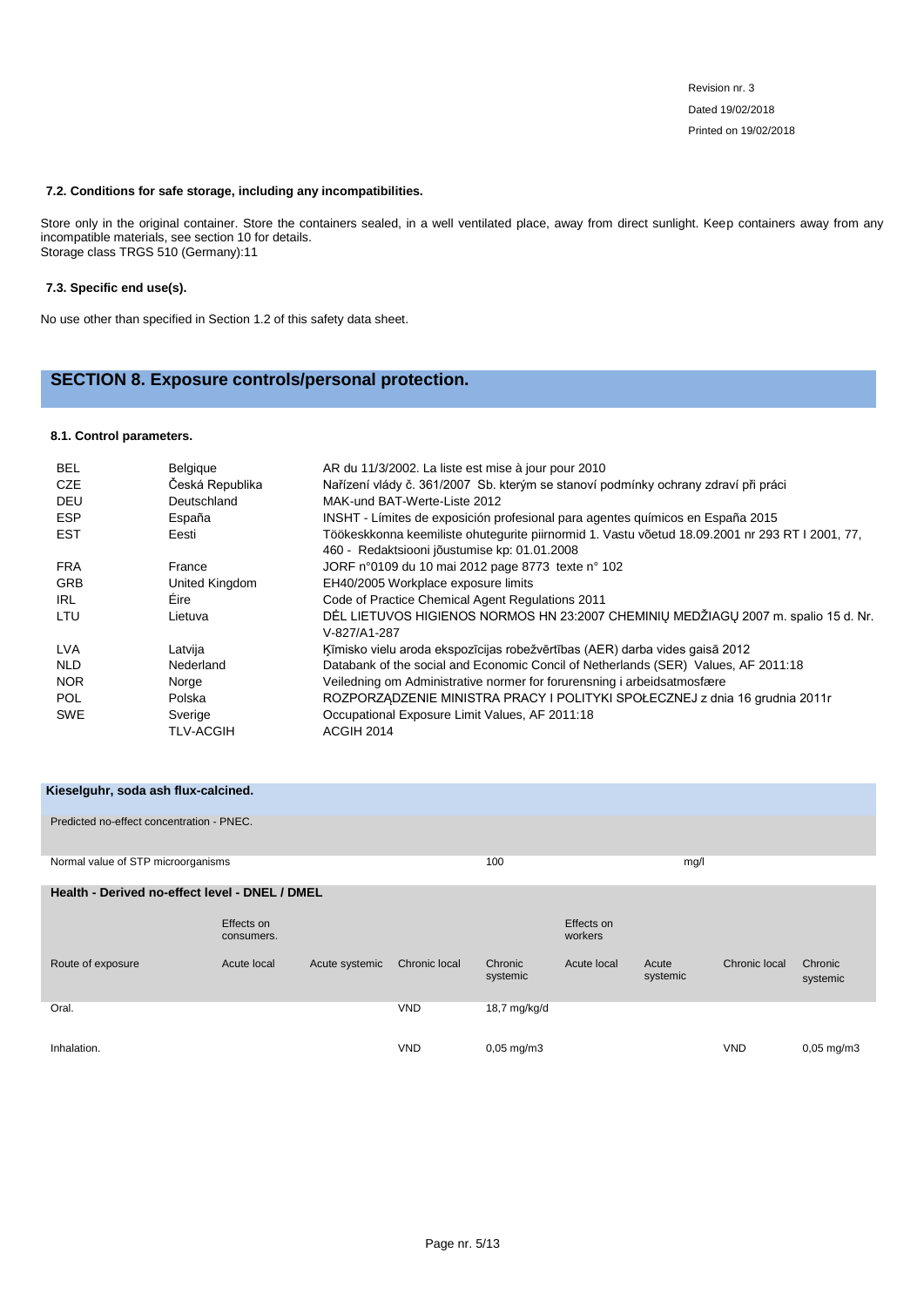| <b>UNIJI UDALI I</b>          |            |                         |     |            |     |                  |
|-------------------------------|------------|-------------------------|-----|------------|-----|------------------|
| <b>Threshold Limit Value.</b> |            |                         |     |            |     |                  |
| <b>Type</b>                   | Country    | TWA/8h                  |     | STEL/15min |     |                  |
|                               |            | mg/m3                   | ppm | mg/m3      | ppm |                  |
| <b>VLEP</b>                   | <b>BEL</b> | 0,05                    |     |            |     |                  |
| TLV                           | CZE        | 0,1                     |     |            |     |                  |
| <b>MAK</b>                    | DEU        | 0,15                    |     |            |     |                  |
| <b>VLA</b>                    | <b>ESP</b> | 0,05                    |     |            |     |                  |
| TLV                           | <b>EST</b> | 0,05                    |     |            |     |                  |
| <b>VLEP</b>                   | <b>FRA</b> | 0,05                    |     |            |     | ALVEOL.          |
| WEL                           | GRB        | 0,3                     |     |            |     |                  |
| OEL                           | IRL        | 0,1                     |     |            |     |                  |
| <b>RD</b>                     | LTU        | 0,05                    |     |            |     |                  |
| <b>RV</b>                     | LVA        | 0,05                    |     |            |     |                  |
| OEL                           | <b>NLD</b> | 0,075                   |     |            |     | ALVEOL.          |
| <b>TLV</b>                    | <b>NOR</b> | 0,05                    |     |            |     | ALVEOL.          |
| <b>NDS</b>                    | POL        | $\overline{\mathbf{c}}$ |     |            |     | <b>EINATEMBA</b> |
|                               |            |                         |     |            |     | R                |
| <b>NDS</b>                    | POL        | 0,3                     |     |            |     | ALVEOL.          |
| <b>MAK</b>                    | SWE        | 0,05                    |     |            |     | ALVEOL.          |
| <b>TLV-ACGIH</b>              |            | 0,025                   |     |            |     |                  |
|                               |            |                         |     |            |     |                  |

| Dipotassium hexafluorotitanate |  |
|--------------------------------|--|
|                                |  |

**CRISTOBALIT**

|  | Predicted no-effect concentration - PNEC. |  |
|--|-------------------------------------------|--|

| Normal value in fresh water                  | 0,131 | mg/l    |
|----------------------------------------------|-------|---------|
| Normal value in marine water                 | 0,131 | mg/l    |
| Normal value for marine water sediment       | 4,89  | mg/kg/d |
| Normal value for water, intermittent release | 0,108 | mg/l    |
| Normal value of STP microorganisms           | 1,5   | mg/l    |
| Normal value for the terrestrial compartment | 19,1  | mg/kg/d |

# **Health - Derived no-effect level - DNEL / DMEL**

|                   | Effects on<br>consumers. |                |               |                     | Effects on<br>workers |                      |                     |                      |
|-------------------|--------------------------|----------------|---------------|---------------------|-----------------------|----------------------|---------------------|----------------------|
| Route of exposure | Acute local              | Acute systemic | Chronic local | Chronic<br>systemic | Acute local           | Acute<br>systemic    | Chronic local       | Chronic<br>systemic  |
| Inhalation.       |                          |                |               |                     | <b>VND</b>            | $5.2 \text{ mg/m}$ 3 | $5.2 \text{ mg/kg}$ | $5,2 \text{ mg/m}$ 3 |
| Skin.             |                          |                |               |                     | <b>VND</b>            | 75 mg/kg<br>bw/d     | <b>VND</b>          | 75 mg/kg<br>bw/d     |

## Legend:

VND = hazard identified but no DNEL/PNEC available ; NEA = no exposure expected ; NPI = no hazard identified.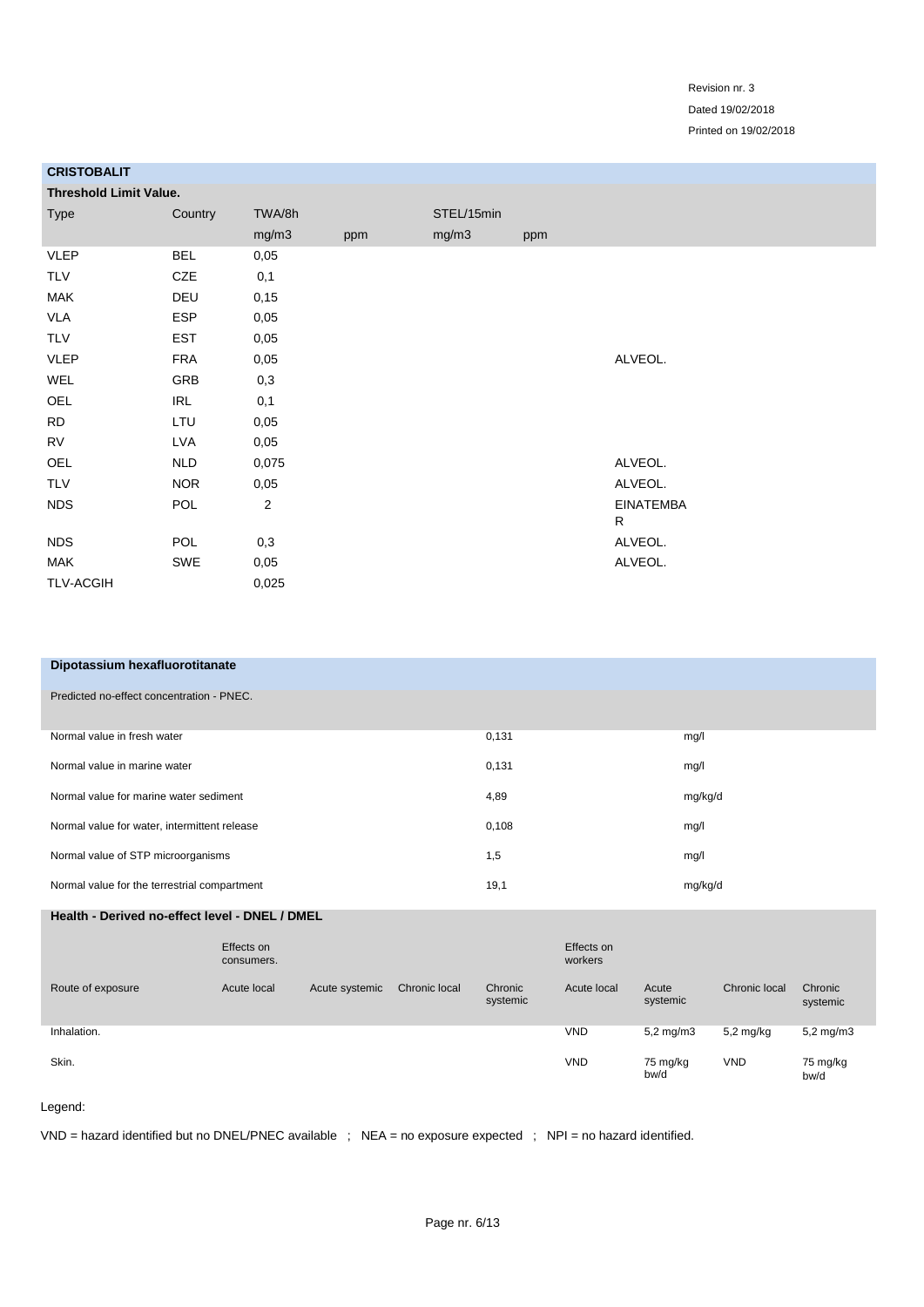### **Dipotassium hexafluorotitanate:**

VLA-ED (daily exposure value): 2.5 mg / (F) / m3 INSHT Guide (data available in the supplier SDS) Biological indicators: Fluoride in urine. Close of business on 8 mg / L. Before the workshift: 4 mg / g creatinine, after the workshift 7 mg / g creatinine (data available in the supplier SDS).

During the risk assessment process, it is essential to take into consideration the ACGIH occupational exposure levels for inert particulate otherwise classified (PNOC respirable fraction: 3 mg/m3; PNOC inhalable fraction: 10 mg/m3). For values above these limits, use a P type filter, whose class (1, 2 or 3) must be chosen according to the outcome of risk assessment.

### **8.2. Exposure controls.**

As the use of adequate technical equipment must always take priority over personal protective equipment, make sure that the workplace is well aired through effective local aspiration. Personal protective equipment must be CE marked, showing that it complies with applicable standards.

Provide an emergency shower with face and eye wash station.

Exposure levels must be kept as low as possible to avoid significant build-up in the organism. Manage personal protective equipment so as to guarantee maximum protection (e.g. reduction in replacement times).

#### HAND PROTECTION

In the case of prolonged contact with the product, protect the hands with penetration-resistant work gloves (see standard EN 374). Work glove material must be chosen according to the use process and the products that may form. Latex gloves may cause sensitivity reactions.

#### SKIN PROTECTION

Wear category II professional long-sleeved overalls and safety footwear (see Directive 89/686/EEC and standard EN ISO 20344). Wash body with soap and water after removing protective clothing.

### EYE PROTECTION

Wear airtight protective goggles (see standard EN 166).

### RESPIRATORY PROTECTION

Use a type P filtering facemask (see standard EN 149) or equivalent device, whose class (1, 2 or 3) and effective need, must be defined according to the outcome of risk assessment.

ENVIRONMENTAL EXPOSURE CONTROLS.

The emissions generated by manufacturing processes, including those generated by ventilation equipment, should be checked to ensure compliance with environmental standards.

# **SECTION 9. Physical and chemical properties.**

## **9.1. Information on basic physical and chemical properties.**

| Appearance                      | powder                                                                  |
|---------------------------------|-------------------------------------------------------------------------|
| Colour                          | coloured                                                                |
| Odour                           | characteristic                                                          |
| Odour threshold.                | Not available.                                                          |
| pH.                             | 8 at 20°C (suspension of 10 g of powder per liter of water after 2 min) |
| Melting point / freezing point. | Not available.                                                          |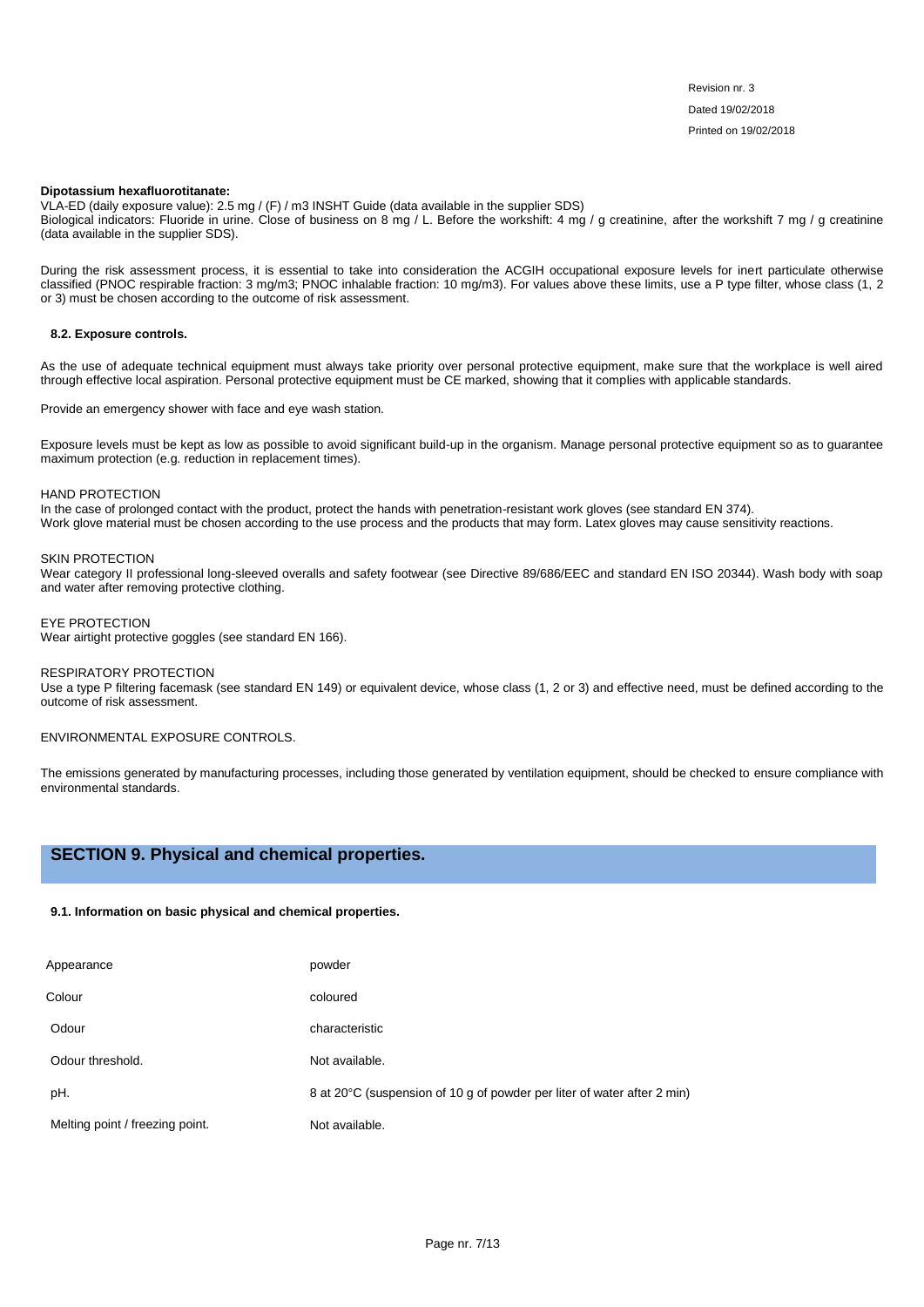| Initial boiling point.                 | Not applicable.                                |
|----------------------------------------|------------------------------------------------|
| Boiling range.                         | Not available.                                 |
| Flash point.                           | Not applicable.                                |
| <b>Evaporation Rate</b>                | Not available.                                 |
| Flammability of solids and gases       | Not available.                                 |
| Lower inflammability limit.            | Not available.                                 |
| Upper inflammability limit.            | Not available.                                 |
| Lower explosive limit.                 | Not available.                                 |
| Upper explosive limit.                 | Not available.                                 |
| Vapour pressure.                       | Not available.                                 |
| Vapour density                         | Not available.                                 |
| Relative density.                      | 2,300 Kg/I                                     |
| Solubility                             | In water: it reacts to form a hydrophilic gel. |
| Partition coefficient: n-octanol/water | Not available.                                 |
| Auto-ignition temperature.             | Not available.                                 |
| Decomposition temperature.             | Not available.                                 |
| Viscosity                              | Not available.                                 |
| <b>Explosive properties</b>            | Not available.                                 |
| Oxidising properties                   | Not available.                                 |

## **9.2. Other information.**

Information not available.

# **SECTION 10. Stability and reactivity.**

# **10.1. Reactivity.**

There are no particular risks of reaction with other substances in normal conditions of use.

# DIPOTASSIUM HEXAFLUOROTITANATE With mineral acids it generates HF.

# **10.2. Chemical stability.**

The product is stable in normal conditions of use and storage.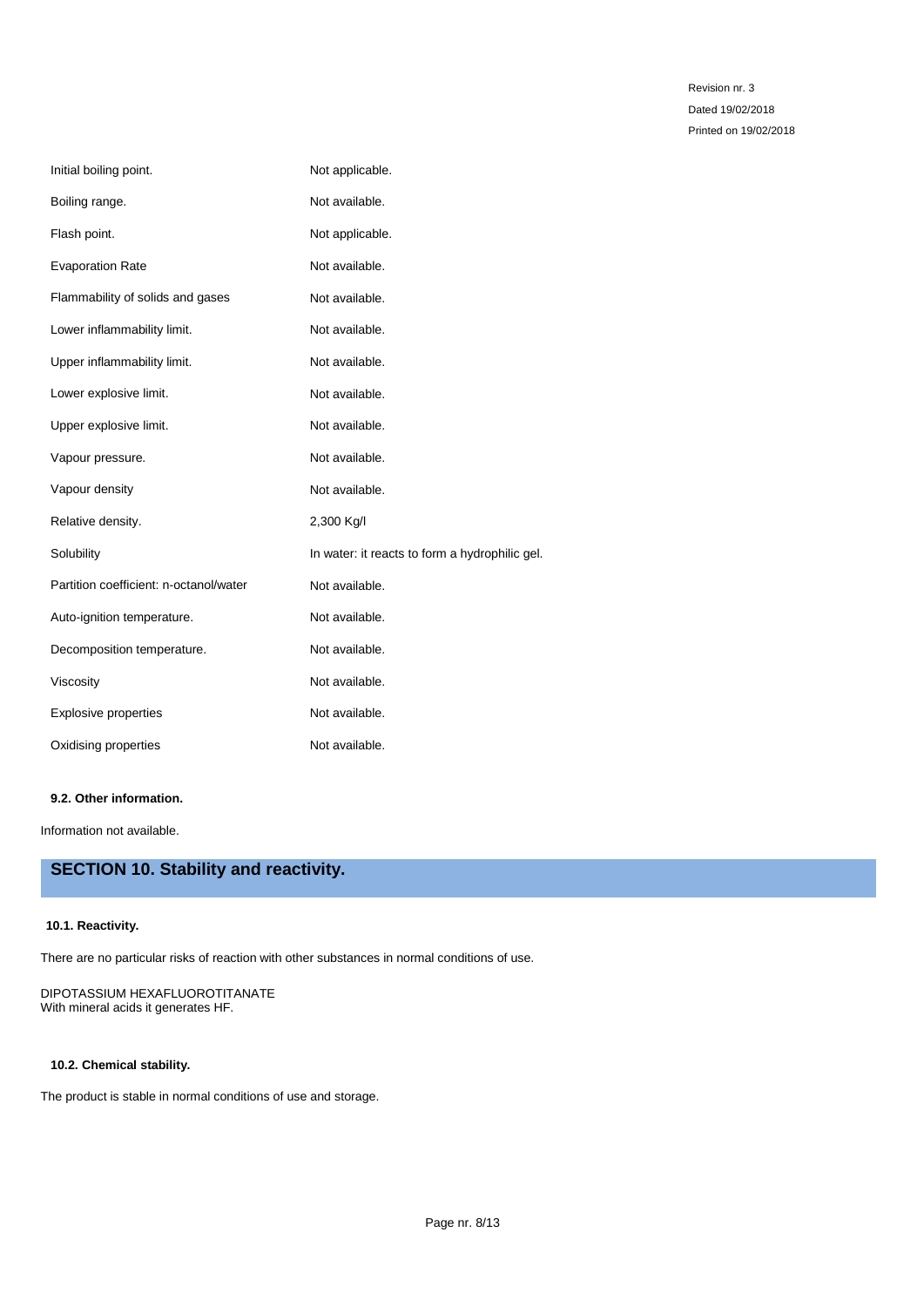### **10.3. Possibility of hazardous reactions.**

No hazardous reactions are foreseeable in normal conditions of use and storage.

### **10.4. Conditions to avoid.**

None in particular. However the usual precautions used for chemical products should be respected.

### **10.5. Incompatible materials.**

DIPOTASSIUM HEXAFLUOROTITANATE Strong acids.

### **10.6. Hazardous decomposition products.**

Information not available.

# **SECTION 11. Toxicological information.**

In the absence of experimental data for the product itself, health hazards are evaluated according to the properties of the substances it contains, using the criteria specified in the applicable regulation for classification.It is therefore necessary to take into account the concentration of the individual hazardous substances indicated in section 3, to evaluate the toxicological effects of exposure to the product.

This product may cause functional disorders or morphological mutations after repeated or prolonged exposure and/or may accumulate inside the human body and is thus graded as dangerous.

Acute effects: stinging eyes. Symptoms may include: rubescence, edema, pain and lachrymation. Ingestion may cause health problems, including stomach pain and sting, nausea and sickness

### **11.1. Information on toxicological effects.**

### **Data available for the mixture:**

ACUTE TOXICITY: no data available. SKIN CORROSION/IRRITATION: SERIOUS EYE DAMAGE/IRRITATION: It may cause eye irritation, see the composition indicated in Section 3.2. RESPIRATORY OR SKIN SENSITISATION: no data available. GERM CELL MUTAGENICITY: no data available. CARCINOGENICITY: no data available. REPRODUCTIVE TOXICITY: no data available. STOT-SINGLE EXPOSURE: no data available. STOT-REPEATED EXPOSURE: may cause damage to lungs through prolonged or repeated exposure through inhalation, see the composition indicated in Section 3.2. ASPIRATION HAZARD: no data available.

## **Data available for the substances in the mixture:**

DIPOTASSIUM HEXAFLUOROTITANATE ACUTE TOXICITY: LD50 (Oral).324 mg/kg Rat (OECD 401) SERIOUS EYE DAMAGE/IRRITATION: Not irritant, (Rabbit, OECD 404) LESIONI OCULARI GRAVI/IRRITAZIONI OCULARI GRAVI: Causes irreversible effect on eyes, (Rabbit, OECD 405)

KIESELGUHR, SODA ASH FLUX-CALCINED ACUTE TOXICITY LD50 (Oral).> 2000 mg/kg bw Rat (OECD 401) LC50 (Inhalation).> 2,6 mg/l/1h Rat (OECD 403) STOT-REPEATED EXPOSURE: the substance is classified in this hazard class because it contains respirable crystalline silica (cristobalite, CAS 14464- 46-1), classified as STOT RE 1, as impurity contained in quantity from 1 to 10 %.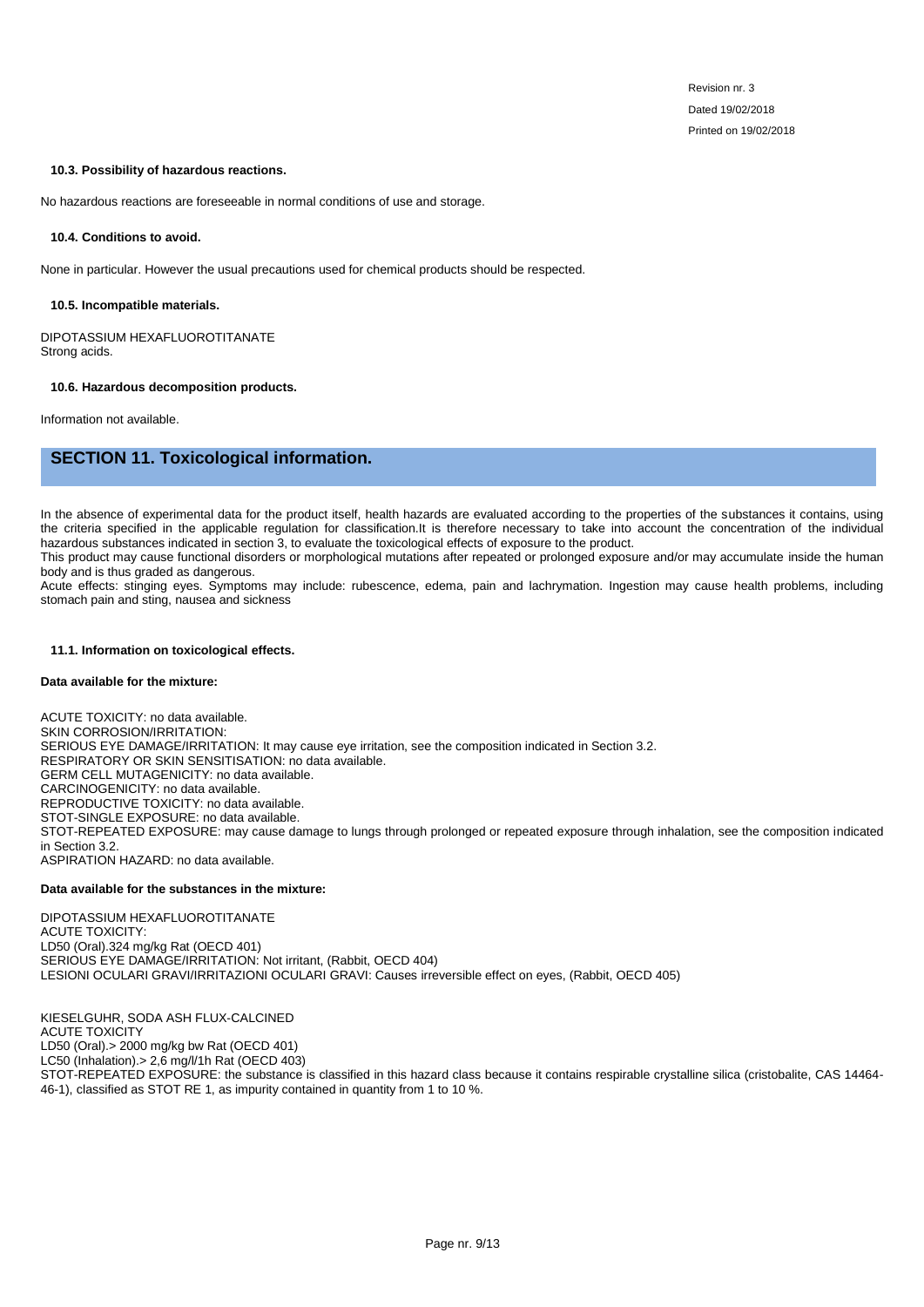# **SECTION 12. Ecological information.**

Use this product according to good working practices. Avoid littering. Inform the competent authorities, should the product reach waterways or contaminate soil or vegetation.

## **12.1. Toxicity.**

### KIESELGUHR, SODA ASH FLUX-CALCINED

| LC50 - for Fish.                      | exceeds the maximum level of solubility of the substance, Oncorhynchus mykiss, OECD 203        |  |
|---------------------------------------|------------------------------------------------------------------------------------------------|--|
| EC50 - for Crustacea.                 | exceeds the maximum level of solubility of the substance, Daphnia magna, OECD 202              |  |
| EC50 - for Algae / Aguatic<br>Plants. | exceeds the maximum level of solubility of the substance. Desmodesmus subspicatus,<br>OECD 201 |  |

# DIPOTASSIUM HEXAFLUOROTITANATE

| LC50 - for Fish.                      | 172,4 mg/l/96h Dario rerio (OECD TG 203)                    |
|---------------------------------------|-------------------------------------------------------------|
| EC50 - for Crustacea.                 | 48.2 mg/l/48h Daphnia magna (OECD TG 202)                   |
| EC50 - for Algae / Aguatic<br>Plants. | 10,82 mg/l/72h Pseudokirchnerella subcapitata (OECD TG 201) |

### **12.2. Persistence and degradability.**

KIESELGUHR, SODA ASH FLUX-CALCINED The product contains exclusively inorganic compounds non-biodegradable (data available in the SDS of the supplier). DIPOTASSIUM HEXAFLUOROTITANATE Biodegradability: No data available.

### **12.3. Bioaccumulative potential.**

KIESELGUHR, SODA ASH FLUX-CALCINED The product does not contain any substances expected to be bioaccumulating (data available in the SDS of the supplier).

DIPOTASSIUM HEXAFLUOROTITANATE. The product has a potential to bioaccumulate in aquatic organisms (data available in the SDS of the supplier).

### **12.4. Mobility in soil.**

KIESELGUHR, SODA ASH FLUX-CALCINED Mobility: not relevant due to the physical state of the product. The product is insoluble in water.

## **12.5. Results of PBT and vPvB assessment.**

On the basis of available data, the product does not contain any PBT or vPvB in percentage greater than 0,1%.

### **12.6. Other adverse effects.**

Information not available.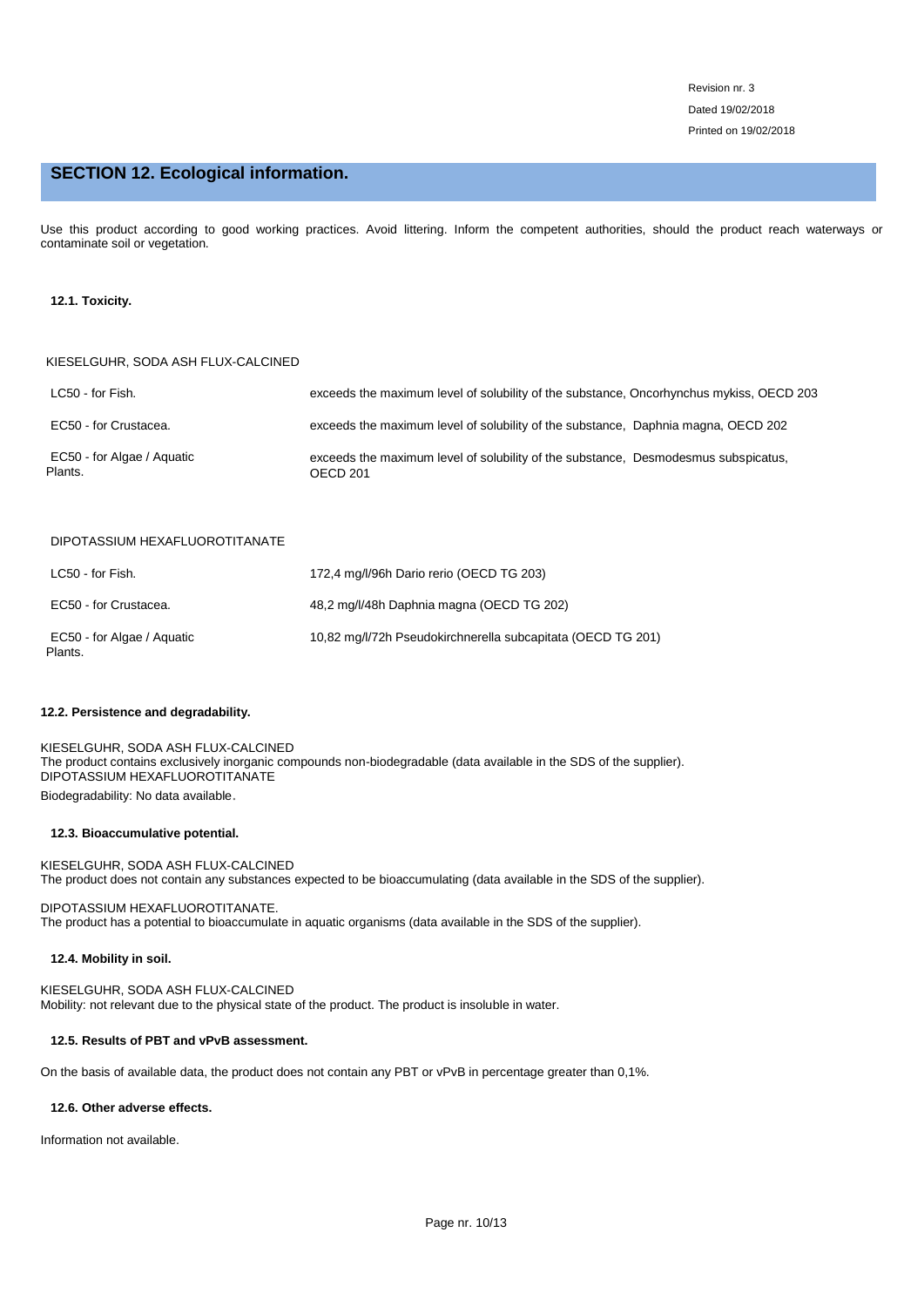# **SECTION 13. Disposal considerations.**

## **13.1. Waste treatment methods.**

Reuse, when possible. Product residues should be considered special hazardous waste. The hazard level of waste containing this product should be evaluated according to applicable regulations.

Disposal must be performed through an authorised waste management firm, in compliance with national and local regulations. CONTAMINATED PACKAGING

Contaminated packaging must be recovered or disposed of in compliance with national waste management regulations.

# **SECTION 14. Transport information.**

## **14.1. UN number.**

Not applicable.

# **14.2. UN proper shipping name.**

Not applicable.

## **14.3. Transport hazard class(es).**

Not applicable.

## **14.4. Packing group.**

Not applicable.

## **14.5. Environmental hazards.**

Not applicable.

# **14.6. Special precautions for user.**

Not applicable.

# **14.7. Transport in bulk according to Annex II of MARPOL73/78 and the IBC Code.**

Information not relevant.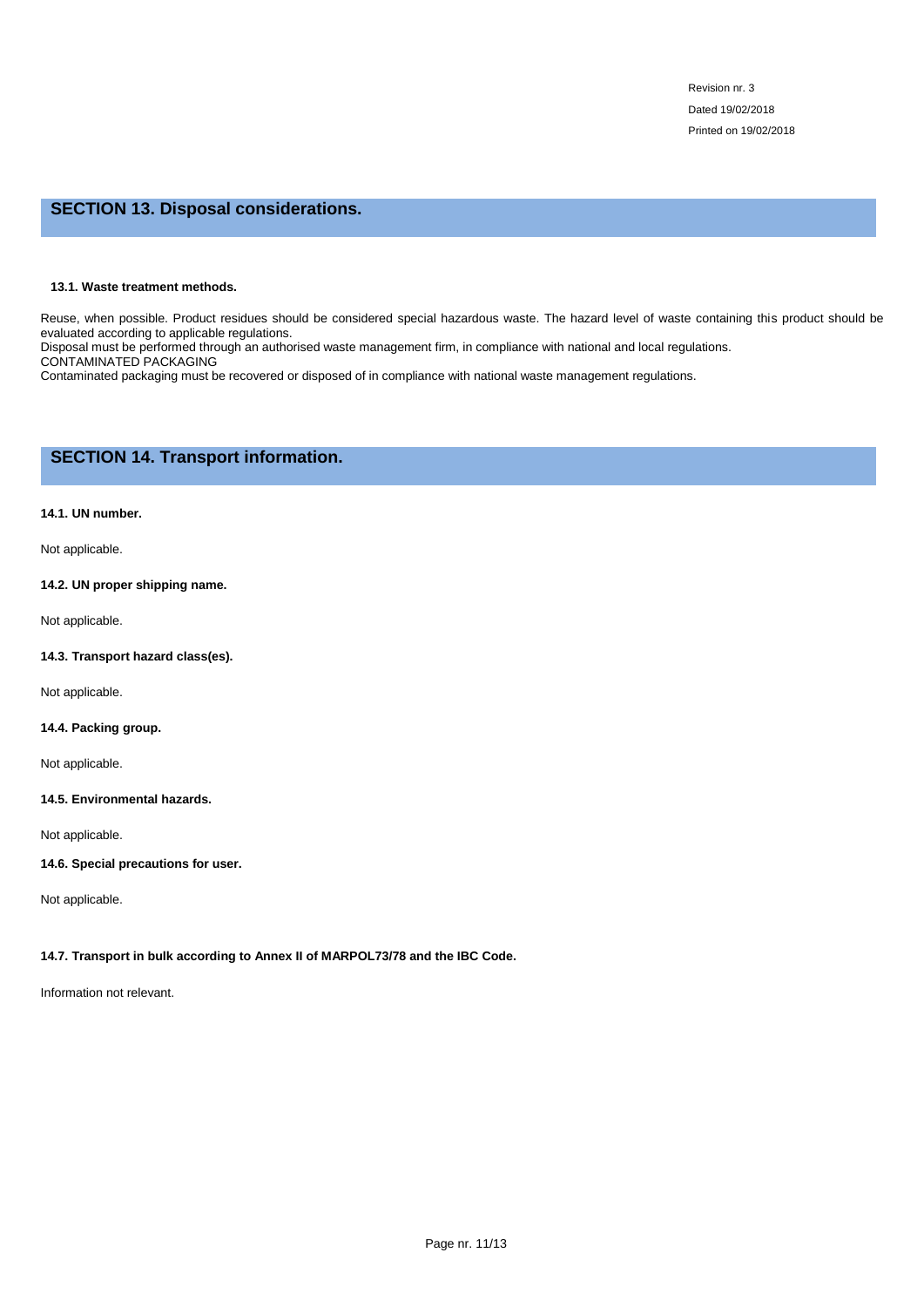# **SECTION 15. Regulatory information.**

## **15.1. Safety, health and environmental regulations/legislation specific for the substance or mixture.**

Seveso category. None.

Restrictions relating to the product or contained substances pursuant to Annex XVII to EC Regulation 1907/2006. None.

Substances in Candidate List (Art. 59 REACH). None.

Substances subject to authorisarion (Annex XIV REACH). None.

Substances subject to exportation reporting pursuant to (EC) Reg. 649/2012: None.

Substances subject to the Rotterdam Convention: None.

Substances subject to the Stockholm Convention: None.

## Healthcare controls.

Workers exposed to this chemical agent must not undergo health checks, provided that available risk-assessment data prove that the risks related to the workers' health and safety are modest and that the 98/24/EC directive is respected.

German regulation on the classification of substances hazardous to water (VwVwS 2005).

WGK 1: Low hazard to waters

## **15.2. Chemical safety assessment.**

No chemical safety assessment has been processed for the mixture and the substances it contains.

# **SECTION 16. Other information.**

Text of hazard (H) indications mentioned in section 2-3 of the sheet:

| Acute Tox, 4 | Acute toxicity, category 4                                         |
|--------------|--------------------------------------------------------------------|
| STOT RE 2    | Specific target organ toxicity - repeated exposure, category 2     |
| Eye Dam. 1   | Serious eye damage, category 1                                     |
| Eye Irrit. 2 | Eye irritation, category 2                                         |
| H302         | Harmful if swallowed.                                              |
| H373         | May cause damage to organs through prolonged or repeated exposure. |
| H318         | Causes serious eye damage.                                         |
| H319         | Causes serious eye irritation                                      |